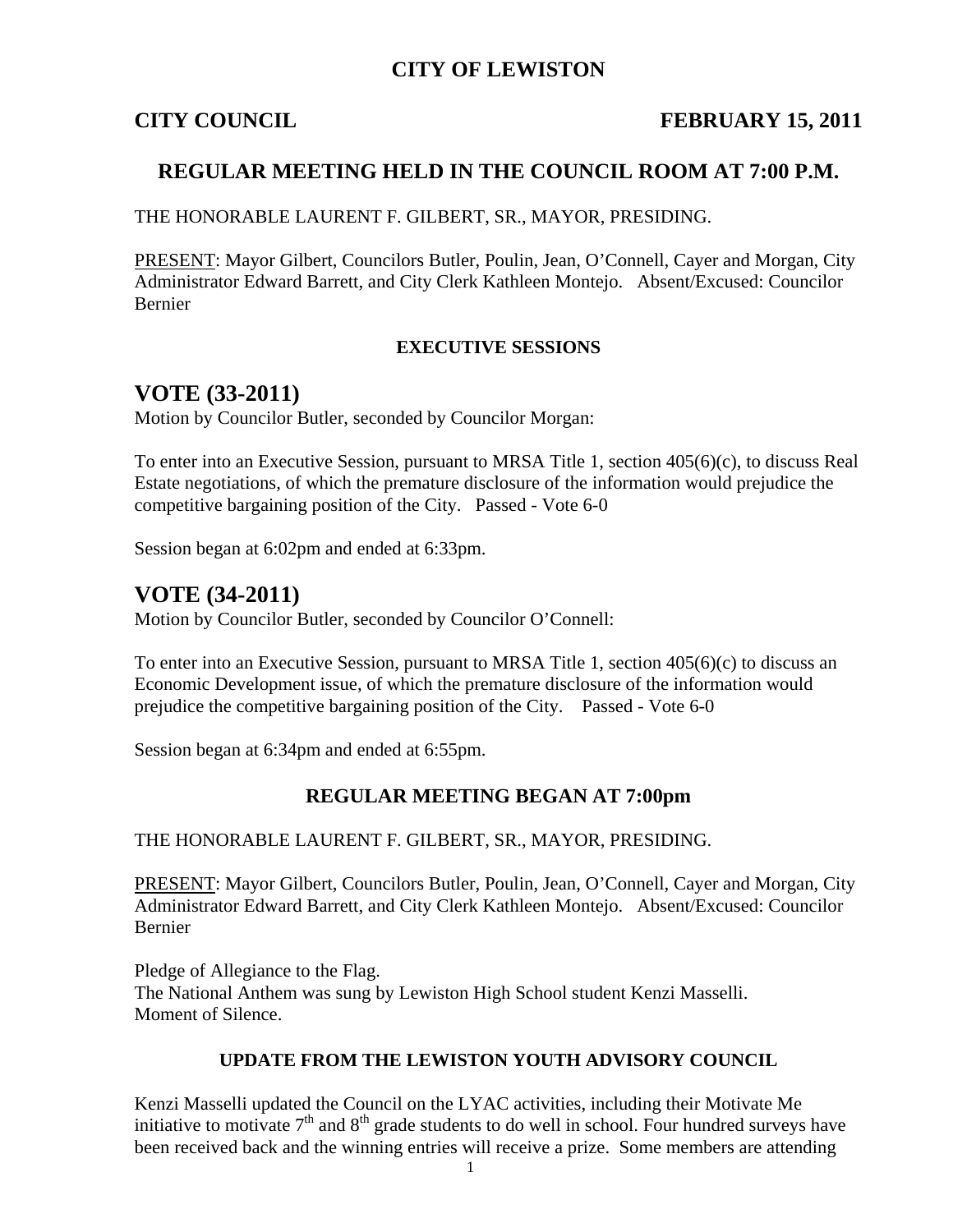the Distracted Driver seminar offered by AAA and they will report back on their findings.

# **VOTE (35-2011)**

Motion by Councilor Jean, seconded by Councilor Morgan:

To dispense with the reading of the minutes of the meetings of February 1 and 8, 2011 and to accept and place them on file as prepared by the Deputy City Clerk and City Administrator. Passed - Vote 6-0

## **PUBLIC COMMENT PERIOD**

No members of the public offered comments at this time period.

## **ANNUAL AUTHORIZATION FOR THE PUBLIC WORKS DEPARTMENT TO POST CERTAIN ROADS, FROM MARCH 1 TO MAY 1, PROHIBITING VEHICLES HAVING A GROSS VEHICLE WEIGHT OF OVER 23,000 POUNDS**

## **VOTE (36-2011)**

Motion by Councilor Cayer, seconded by Councilor Jean:

To approve the Order authorizing the Public Works Department to post certain roads from March 1 to May 1 to prohibit vehicles having a gross vehicle weight of over 23,000 pounds:

Be It Ordered by the City Council of the City of Lewiston that the Public Works Department is authorized to post the following roads to prohibit vehicles having a gross vehicle weight of over 23,000 pounds from using them for the period from March 1 to May 1:

Ferry Road - From Apple Road to River Road River Road - From Ferry Road to Solid Waste Facility Dyer Road - From Lisbon Road to Ferry Road Pinewoods Road - From Ferry Road to Town Line Gayton Road - From Lisbon Road to Town Line Webster Road - From Old Lisbon Road to Crowley Road Merrill Road - From College Road to Main Street Sleeper Road - From Merrill Road to Town Line Randall Road - From Sunrise Lane to Grove Street Grove Street - From Randall Road to Town Line Old Greene Road - From North Temple Street to Town Line No Name Pond Road - From Old Greene Road to Town Line Pond Road - From Cherrywood Drive to No Name Pond Road

Passed - Vote 6-0

## **AMENDMENT TO THE GENERAL ASSISTANCE POLICY TO INCREASE THE ALLOWANCE FOR CREMATORY COSTS**

**VOTE (37-2011)**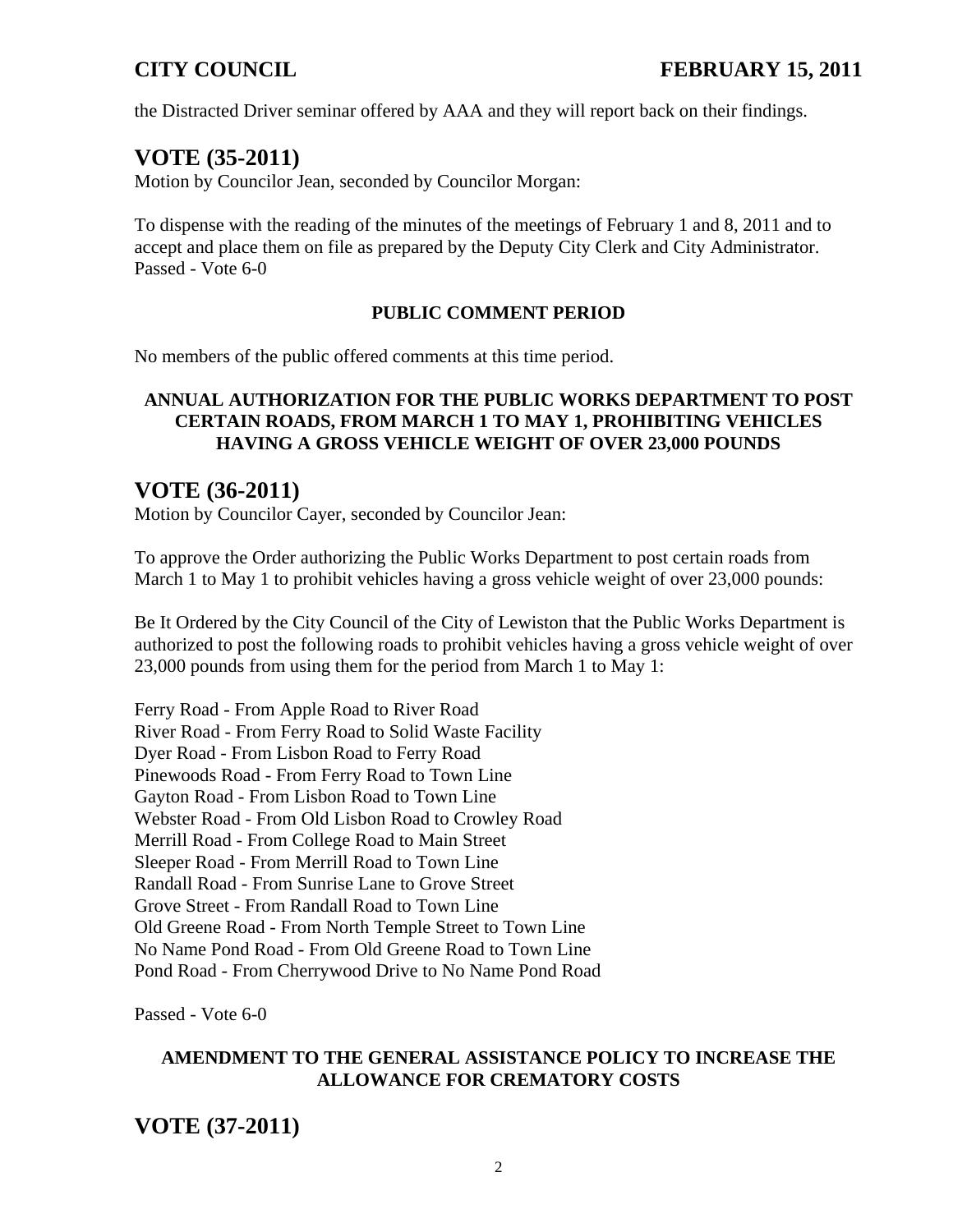Motion by Councilor Cayer, seconded by Councilor Jean:

To approve the amendment to the General Assistance Policy, Policy Manual Number 31, to amend the allowed assistance amount for cremation services from \$250 to \$300, as recommended by the General Assistance Administrator and the City Administrator. Passed - Vote 6-0

## **AMENDMENTS TO THE CITY DEPARTMENT MISCELLANEOUS FEES AND PENALTIES POLICY REGARDING POLICE ACCIDENT REPORTS**

# **VOTE (38-2011)**

Motion by Councilor Cayer, seconded by Councilor Jean:

To approve the proposed amendment to the City Department Miscellaneous Fees and Penalties, Policy Manual Number 81, to increase the fee of police accident reports, as recommended by the City Administrator and the Chief of Police. Passed - Vote 6-0

## **PUBLIC HEARING AND ADOPTION OF THE 2012 CITY OF LEWISTON FIVE-YEAR CAPITAL IMPROVEMENT PROGRAM**

Councilor Butler identified a few projects in the Plan that he would like the Council to review. He noted the Public Works garage and the vehicle requests need a closer look. He suggested the Kennedy Park master plan be put on hold for one year and the Franklin Pasture track development be moved forward one year due to safety issues. He also recommended the Police Department sidewalk replacement be moved forward by one year as well as the Cross County Trail development project. He suggested the Gendron Business Park Phase II could be moved to 2013.

Mayor Gilbert opened the public hearing to receive citizen input and comment. Doug Hodgkin of 9 Sutton Place spoke in support of funding for the Kennedy Park gazebo. He noted the structure is in dire straits due to neglect and deferred maintenance over the years and said it is a danger to the public. He urged the Council to do something to the historic structure before it is too late, reminding them it is the site of historic events in Lewiston such as the visit by President Johnson as well as John F. Kennedy one week before his election as president. Deputy City Administrator Phil Nadeau said the City has heard from a local organization that is considering a private fundraising effort for the restoration and he will know more information in a month. Councilor O'Connell said the Council needs to finish projects that it starts and the Kennedy Park redevelopment project has been put on hold for a long time and needs to be completed before starting something new. Mayor Gilbert then closed the hearing.

# **VOTE (39-2011)**

Motion by Councilor Butler, seconded by Councilor Jean:

That pursuant to Article VI, Section 6.07(d) of the City Charter, the City Council hereby approves the Resolve adopting the Fiscal year 2012 Capital Improvement Program, as prepared by the City Administrator:

Whereas, the City Charter requires that a capital improvement program be prepared annually for review by the Planning Board, Finance Committee, and City Council and be adopted by the City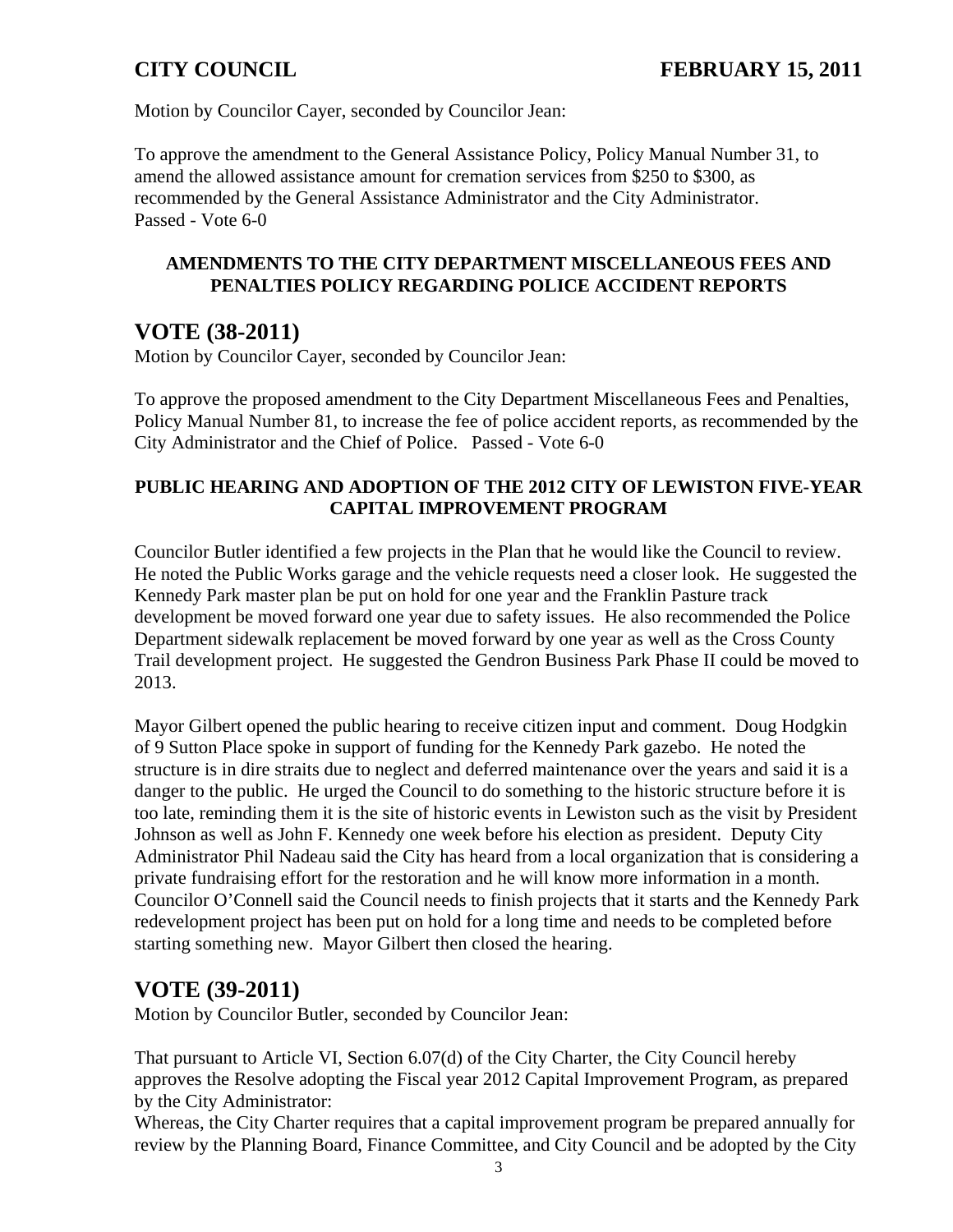Council at least four months prior to the end of the current fiscal year; and

Whereas, the intent of such a program is to outline a five year plan to address the community's infrastructure and other capital improvement needs and, more specifically, to outline those projects anticipated for the coming year in advance of consideration of the annual budget; and

Whereas, as proposed, the plan calls for \$115.5 million in projects, \$53.5 million of which would be supported from City resources including \$22.4 million in tax supported general obligation bonds and \$18.2 million in enterprise supported bonds; and

Whereas, the plan proposes authorizing \$4.6 million in general obligation bonds and \$5 million in enterprise bonds during Fiscal Year 2012; and

Whereas, \$4.6 million in general obligation bonds falls within the \$6.7 million ordinance limitation on annual bond authorizations, thus allowing for these bonds to be issued by a simple majority vote of the Council; and

Whereas, as proposed, the plan will reduce the City's overall tax supported general obligation debt by about \$10 million over the five year period; and

Whereas, adopting this plan will provide guidance to the Council and staff but does not constitute formal authorization to proceed with the projects included, the funding for which must be separately authorized by the City Council;

Now, Therefore, Be It Resolved by the City Council of the City of Lewiston that the 2012 City of Lewiston Five-Year Capital Improvement Program is hereby adopted.

Passed - Vote 6-0

## **PUBLIC HEARING AND FINAL PASSAGE FOR THE CONDITIONAL REZONING OF THE PROPERTIES AT 49 AND 59 CEDAR STREET, FROM THE RIVERFRONT (RF) DISTRICT TO THE DOWNTOWN RESIDENTIAL (DR) DISTRICT**

Mayor Gilbert opened the public hearing to receive citizen input and comment. No members of the public spoke for or against this item. Mayor Gilbert then closed the hearing.

# **VOTE (40-2011)**

Motion by Councilor Jean, seconded by Councilor Cayer:

That the proposed amendment to the Zoning and Land Use Code and Map to conditionally rezone the properties at 49 and 59 Cedar Street, from the Riverfront (RF) District to the Downtown Residential (DR) District, subject to a conditional agreement, receive final passage by a roll call vote. Passed - Vote 6-0

## **PUBLIC HEARING AND FINAL PASSAGE FOR AN AMENDMENT TO THE TRAFFIC AND VEHICLES ORDINANCE REGARDING NIGHTTIME SUMMER PARKING**